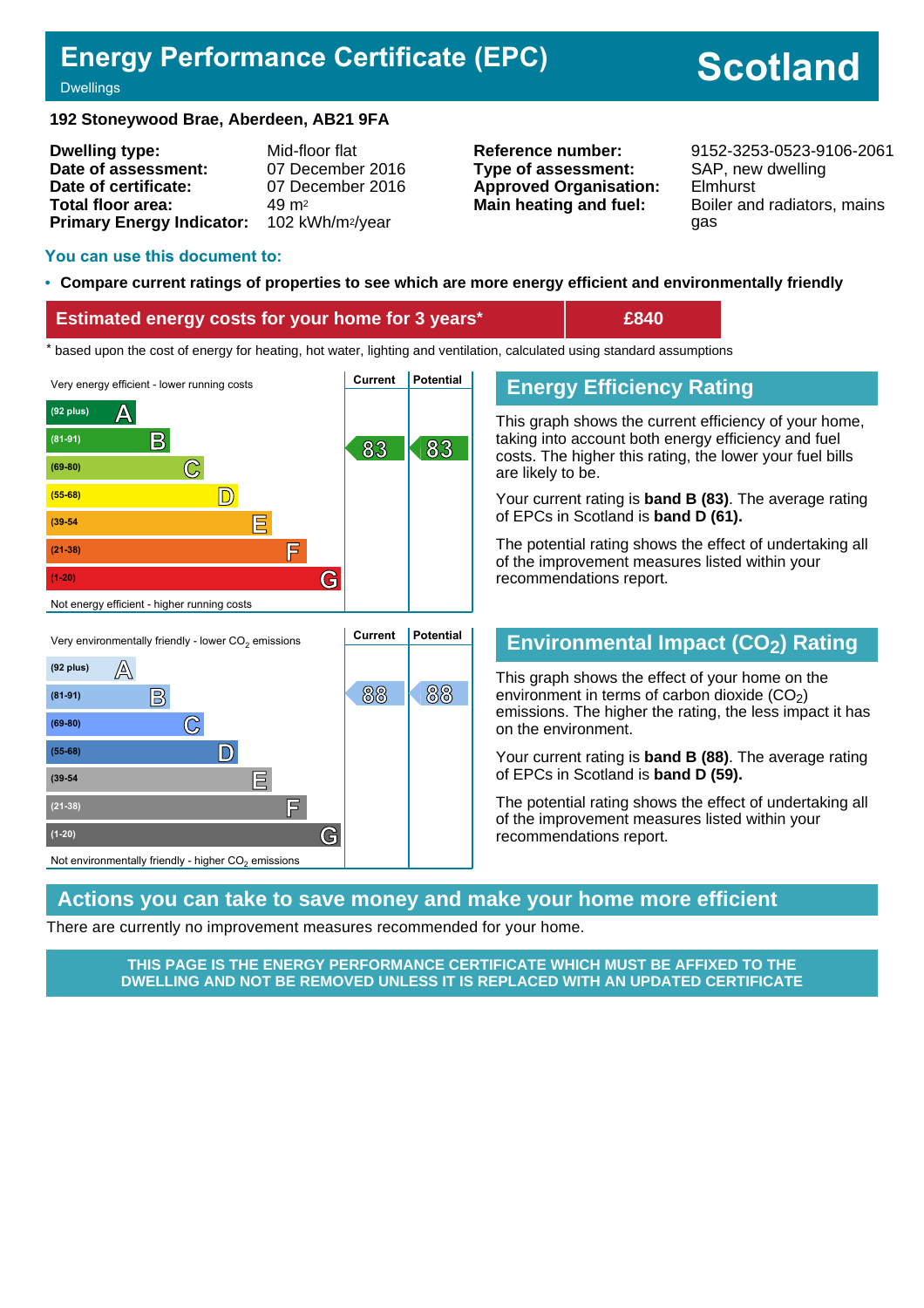#### 192 Stoneywood Brae, Aberdeen, AB21 9FA 07 December 2016 RRN: 9152-3253-0523-9106-2061

# **Summary of the energy performance related features of this home**

This table sets out the results of the survey which lists the current energy-related features of this home. Each element is assessed by the national calculation methodology; 1 star = very poor (least efficient), 2 stars = poor, 3 stars = average, 4 stars = good and 5 stars = very good (most efficient). See the addendum section on the last page of this report for further information relating to items in the table.

| <b>Element</b>        | <b>Description</b>                                              | <b>Energy Efficiency</b> | Environmental |
|-----------------------|-----------------------------------------------------------------|--------------------------|---------------|
| Walls                 | Average thermal transmittance 0.16 W/m <sup>2</sup> K           | *****                    | ★★★★★         |
| Roof                  | (other premises above)                                          |                          |               |
| Floor                 | (other premises below)                                          |                          |               |
| Windows               | High performance glazing                                        | ★★★★★                    | *****         |
| Main heating          | Boiler and radiators, mains gas                                 | ★★★★☆                    | ★★★★☆         |
| Main heating controls | Time and temperature zone control                               | ★★★★★                    | ★★★★★         |
| Secondary heating     | None                                                            |                          |               |
| Hot water             | From main system                                                | ★★★★☆                    | ★★★★☆         |
| Lighting              | Low energy lighting in all fixed outlets                        | *****                    | ★★★★★         |
| Air tightness         | Air permeability 4.3 m <sup>3</sup> /h.m <sup>2</sup> (assumed) | ★★★★☆                    | ★★★★☆         |

Thermal transmittance is a measure of the rate of heat loss through a building element; the lower the value the better the energy performance.

Air permeability is a measure of the air tightness of a building; the lower the value the better the air tightness.

### **The energy efficiency rating of your home**

Your Energy Efficiency Rating is calculated using the standard UK methodology, SAP. This calculates energy used for heating, hot water, lighting and ventilation and then applies fuel costs to that energy use to give an overall rating for your home. The rating is given on a scale of 1 to 100. Other than the cost of fuel for electrical appliances and for cooking, a building with a rating of 100 would cost almost nothing to run.

As we all use our homes in different ways, the energy rating is calculated using standard occupancy assumptions which may be different from the way you use it. The rating also uses national weather information to allow comparison between buildings in different parts of Scotland.

# **The impact of your home on the environment**

One of the biggest contributors to global warming is carbon dioxide. The energy we use for heating, lighting and power in our homes produces over a quarter of the UK's carbon dioxide emissions. Different fuels produce different amounts of carbon dioxide for every kilowatt hour (kWh) of energy used. The Environmental Impact Rating of your home is calculated by applying these 'carbon factors' for the fuels you use to your overall energy use.

The calculated emissions for your home are 18 kg  $CO<sub>2</sub>/m<sup>2</sup>/yr$ .

The average Scottish household produces about 6 tonnes of carbon dioxide every year. Based on this assessment, heating and lighting this home currently produces approximately 0.9 tonnes of carbon dioxide every year. You could reduce emissions by switching to renewable energy sources.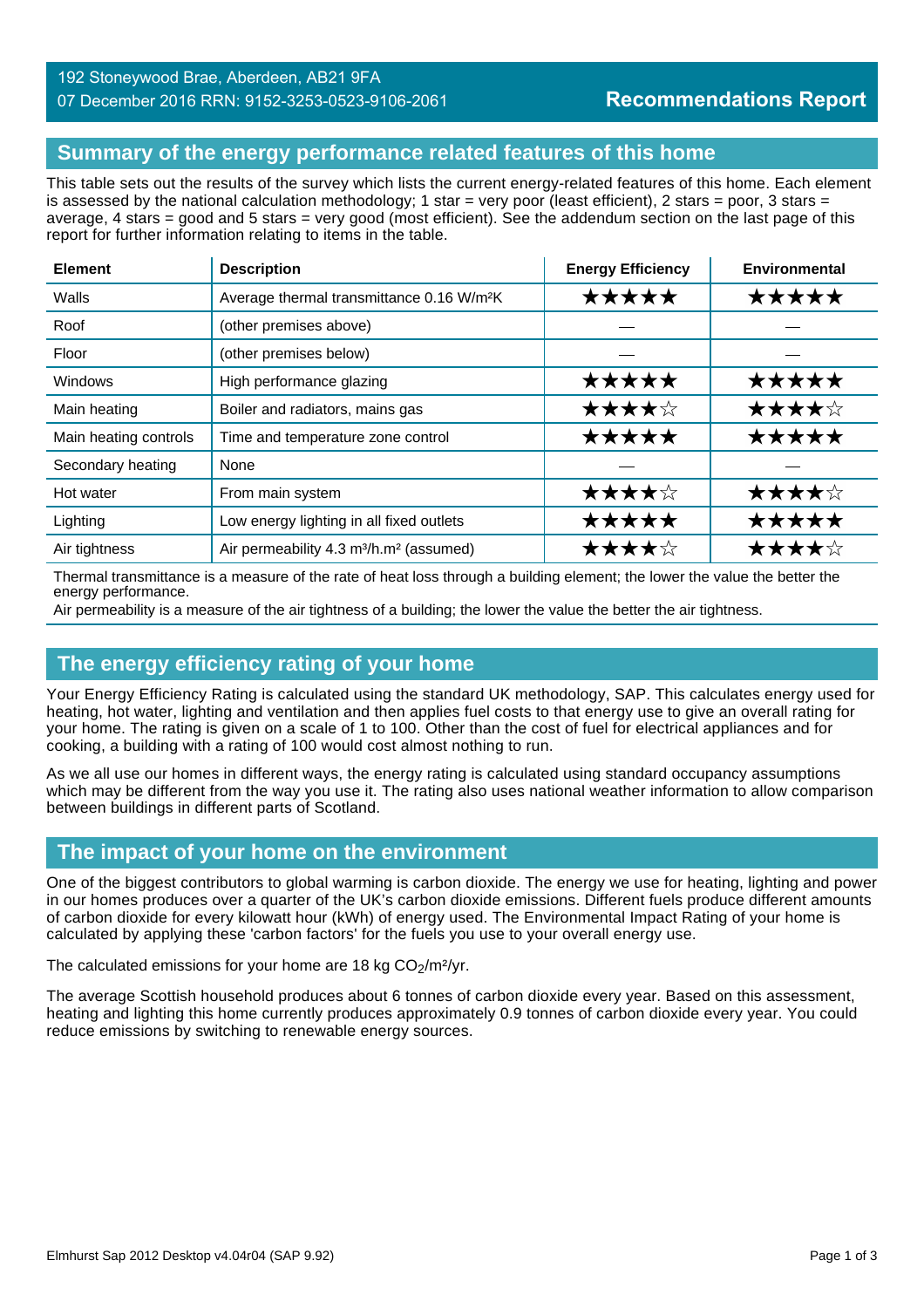# 192 Stoneywood Brae, Aberdeen, AB21 9FA 07 December 2016 RRN: 9152-3253-0523-9106-2061

# **Estimated energy costs for this home**

|                  | <b>Current energy costs</b> | <b>Potential energy costs</b> |
|------------------|-----------------------------|-------------------------------|
| <b>Heating</b>   | £516 over 3 years           | £516 over 3 years             |
| <b>Hot water</b> | £213 over 3 years           | £213 over 3 years             |
| Lighting         | £111 over 3 years           | £111 over 3 years             |
| Totals £840      |                             | £840                          |

These figures show how much the average household would spend in this property for heating, lighting and hot water. This excludes energy use for running appliances such as TVs, computers and cookers, and the benefits of any electricity generated by this home (for example, from photovoltaic panels).

**Recommendations for improvement**

None